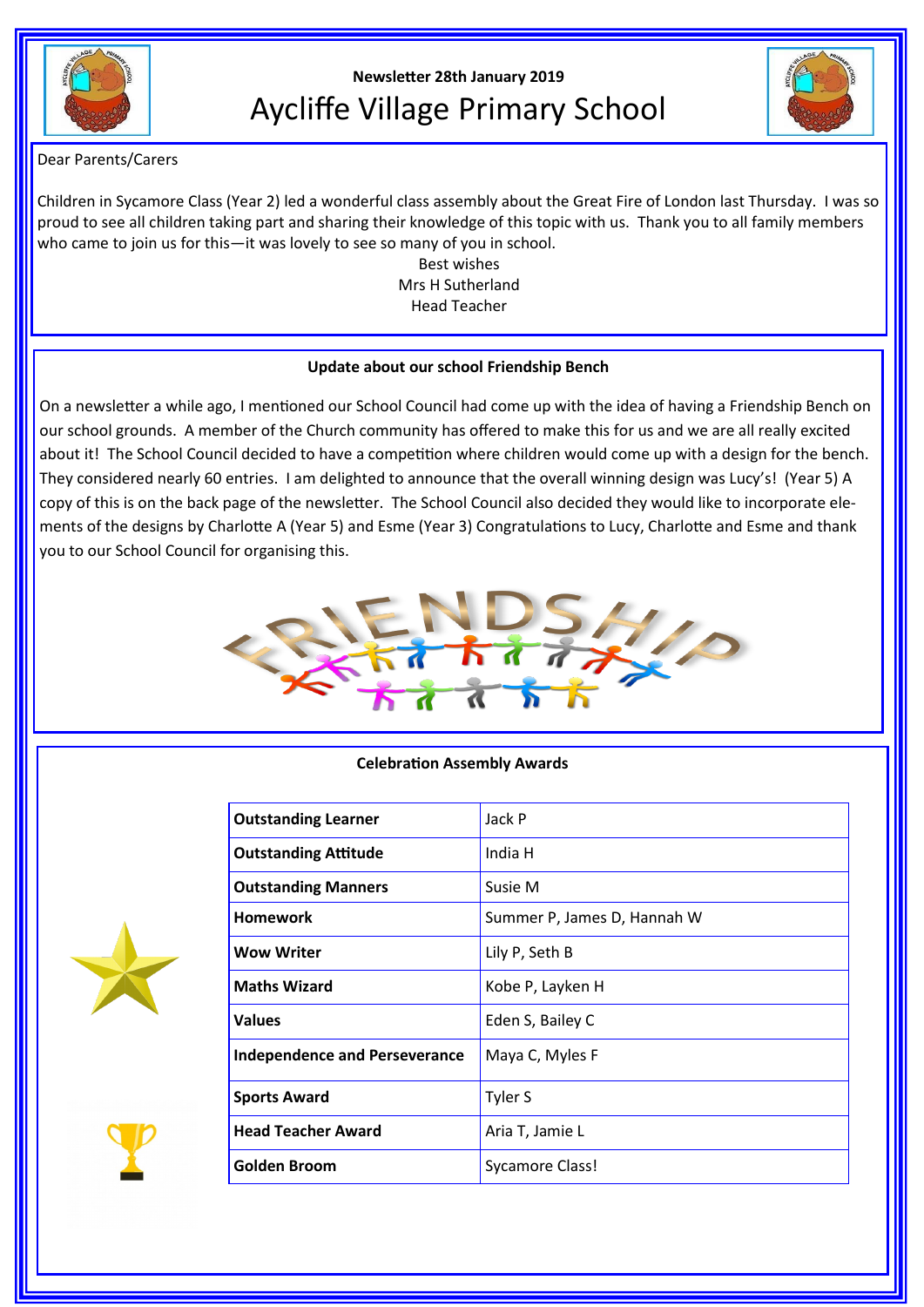

#### **Attendance for last week**

| <b>Willow Class</b>         | 95.2 |
|-----------------------------|------|
| <b>Horse Chestnut Class</b> | 93.0 |
| <b>Sycamore Class</b>       | 98.9 |
| Lime Class                  | 100  |
| <b>Silver Birch Class</b>   | 97.3 |
| <b>Rowan Class</b>          | 98.7 |
| <b>Hawthorn Class</b>       | 100  |

Well done to Classes Sycamore, Lime, Silver Birch, Rowan and Hawthorn and who have all achieved attendance above our minimum target level. Special "Well done" to Lime and Hawthorn for 100% attendance that was the best out of the entire school.

## **Update from the PTA**

The PTA questionnaire will be coming home tonight. Please look out for this—we will be very grateful for any responses that come back into school.

Letters will also be coming home today about 'Friday Club (previously known as 'Film Club') so please look out for these.

A Valentine's Disco will take place on *Thursday 14th February from 5.00—6.30pm.* More details will be shared on next week's newsletter but we wanted you to know the date in ad-

### **Horse Chestnut Class (Year 1) visit to St Andrew's Church**

Horse Chestnut Class will visit St Andrew's Class this Wednesday afternoon as part of their RE topic. Please make sure they have a warm coat and hats, gloves, etc as the forecast is cold for this week.

### **Concern about a You Tube video**

Please be aware of a concerning You Tube video we are told some primary children are watching. It contains a character called 'Jeffy'. At a first glance, it looks innocent, as the character is a puppet. However, it contains inappropriate adult content. We would urge you to be aware of this when your children are online.

**Reminder about Parents Evenings—5th and 6th February (3.30—5.30)**

A reminder to please get in touch with school if you haven't made an appointment for this. We really hope you can join us for this valuable opportunity to meet with your child's teacher and to look at their books.

#### **Year 5 children—'Make a Difference' Project**

All Year 5 children will be taking part in a 'Make a Difference' project. Mrs Brown will lead this with them and they will come together, as a group, on some Friday afternoons to focus on this. This is a child-led social action project and is designed to encourage children to make a positive difference to their communities. As a group they will choose a topic for their project and will work on this over the coming weeks and months. They will then lead a presentation on this during a Celebration Event in June. I am sure this will be a very worthwhile project for our Year 5 children and I look forward to seeing what ideas they come up with!

#### **Judo Taster Sessions**

Children in years 1 to 6 will have the opportunity to take part in a Judo Taster Session this Wednesday morning. This will be led by a Sports Coach and is part of the School Sports Partnership contract our school is part of. We hope the children enjoy this opportunity.